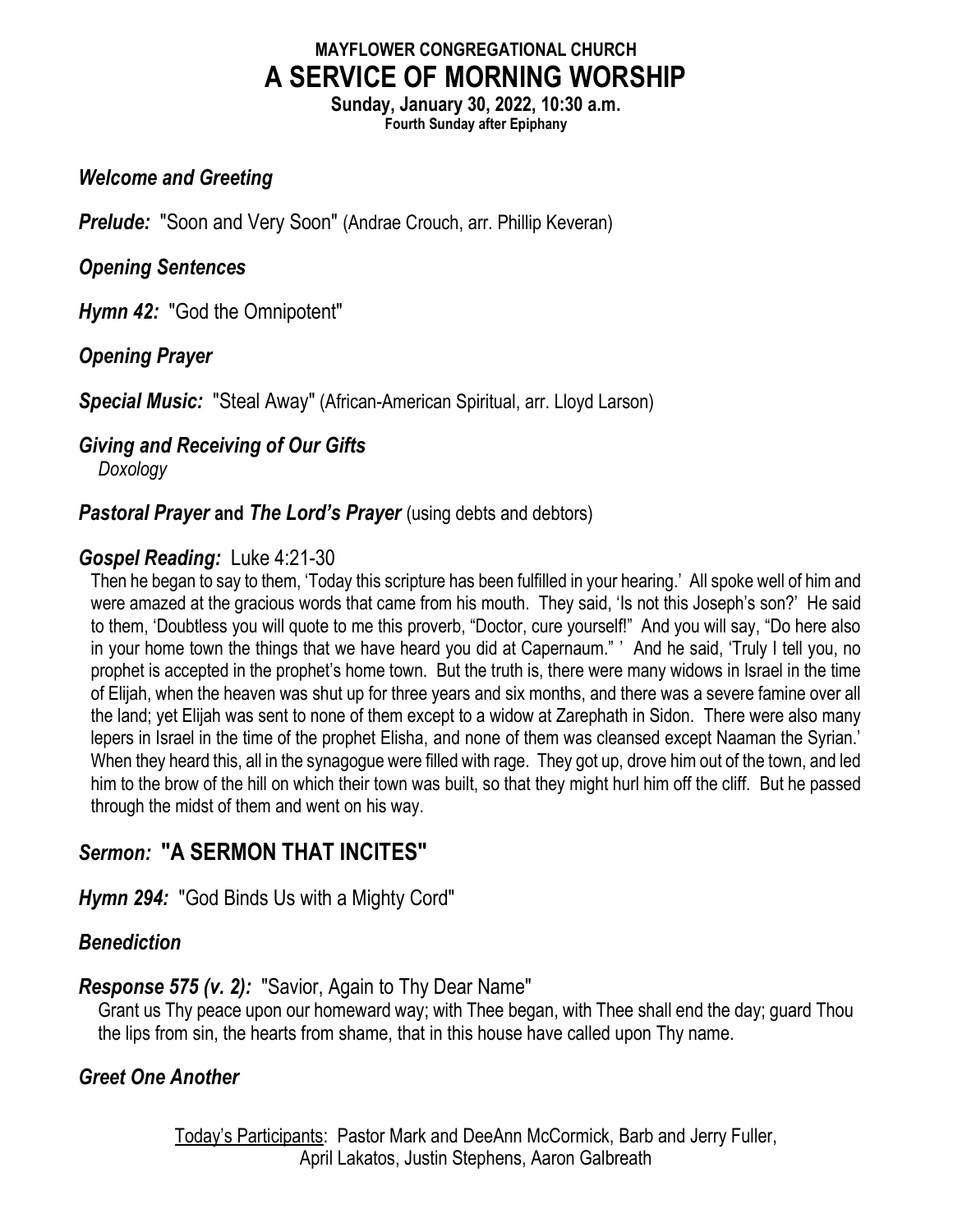

<sup>11.10.11.9</sup>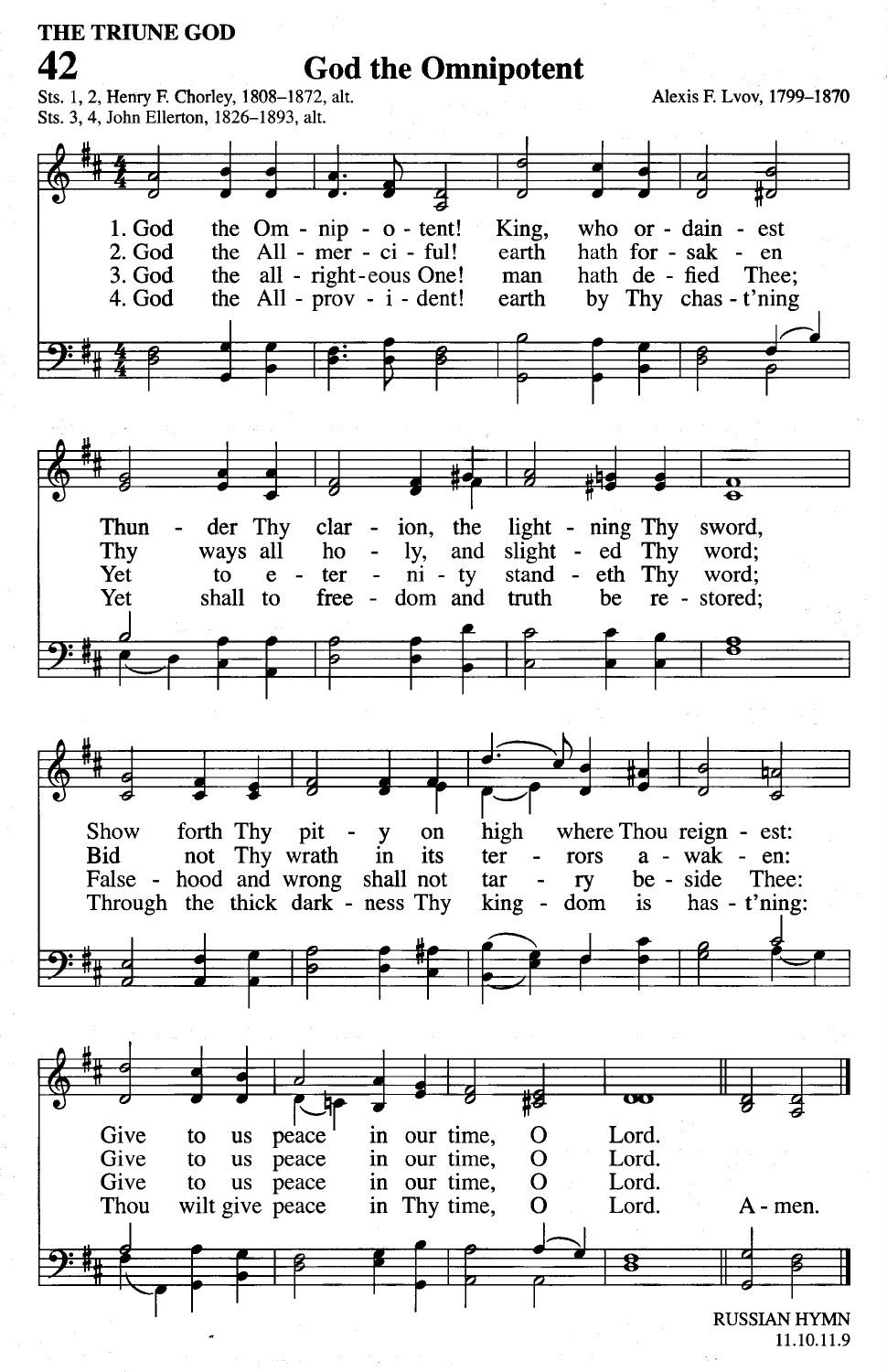**GOD'S REVELATION** 

## **God Binds Us with a Mighty Cord**

Joanne Reynolds

294

**English Melody** Arr. and harm. by Ralph Vaughan Williams, 1872-1958



 $CMD$